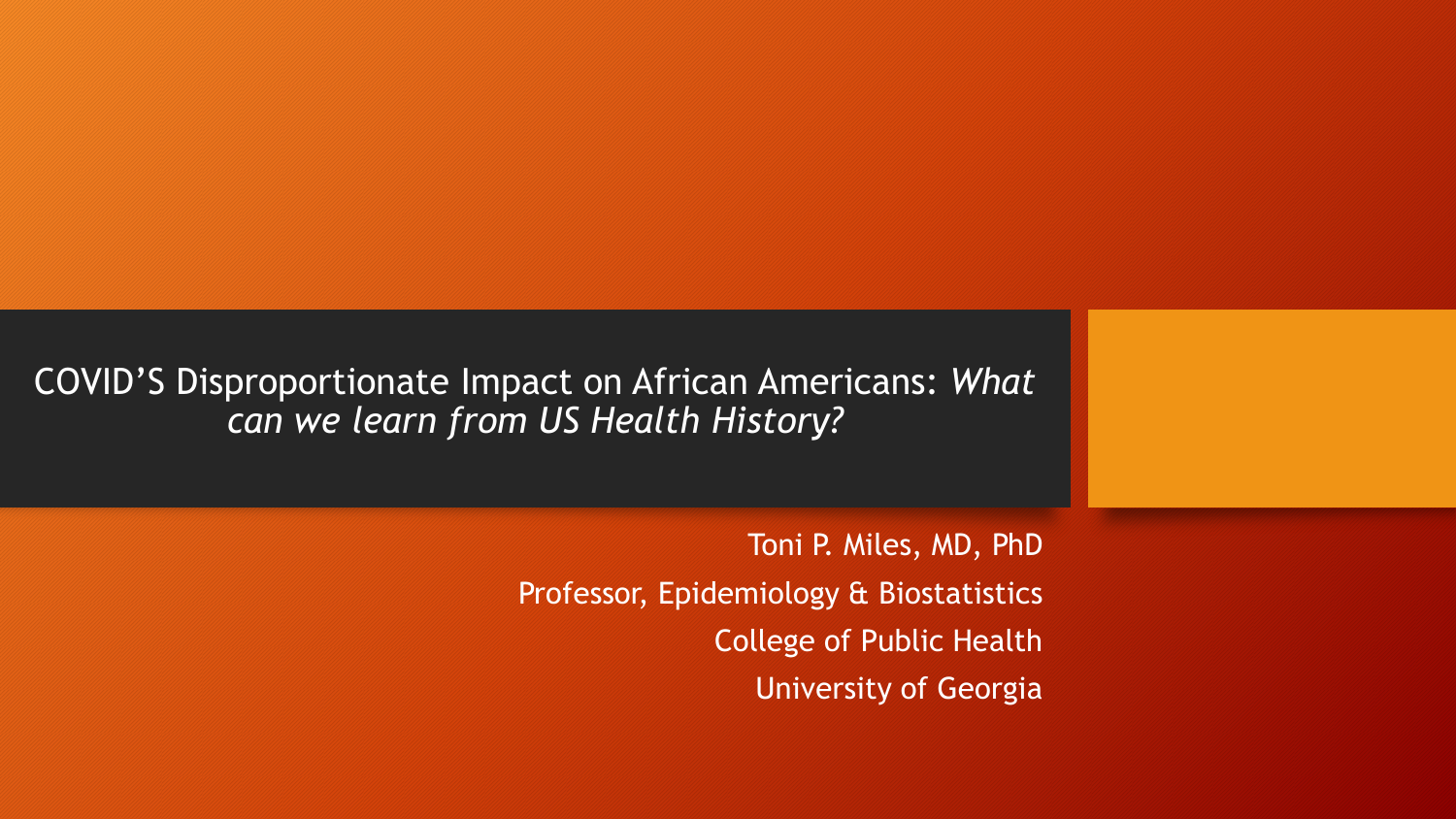What does US history teach us about African Americans and National Health Crises?

'*You are here because your ancestors engaged in personal and collective action'*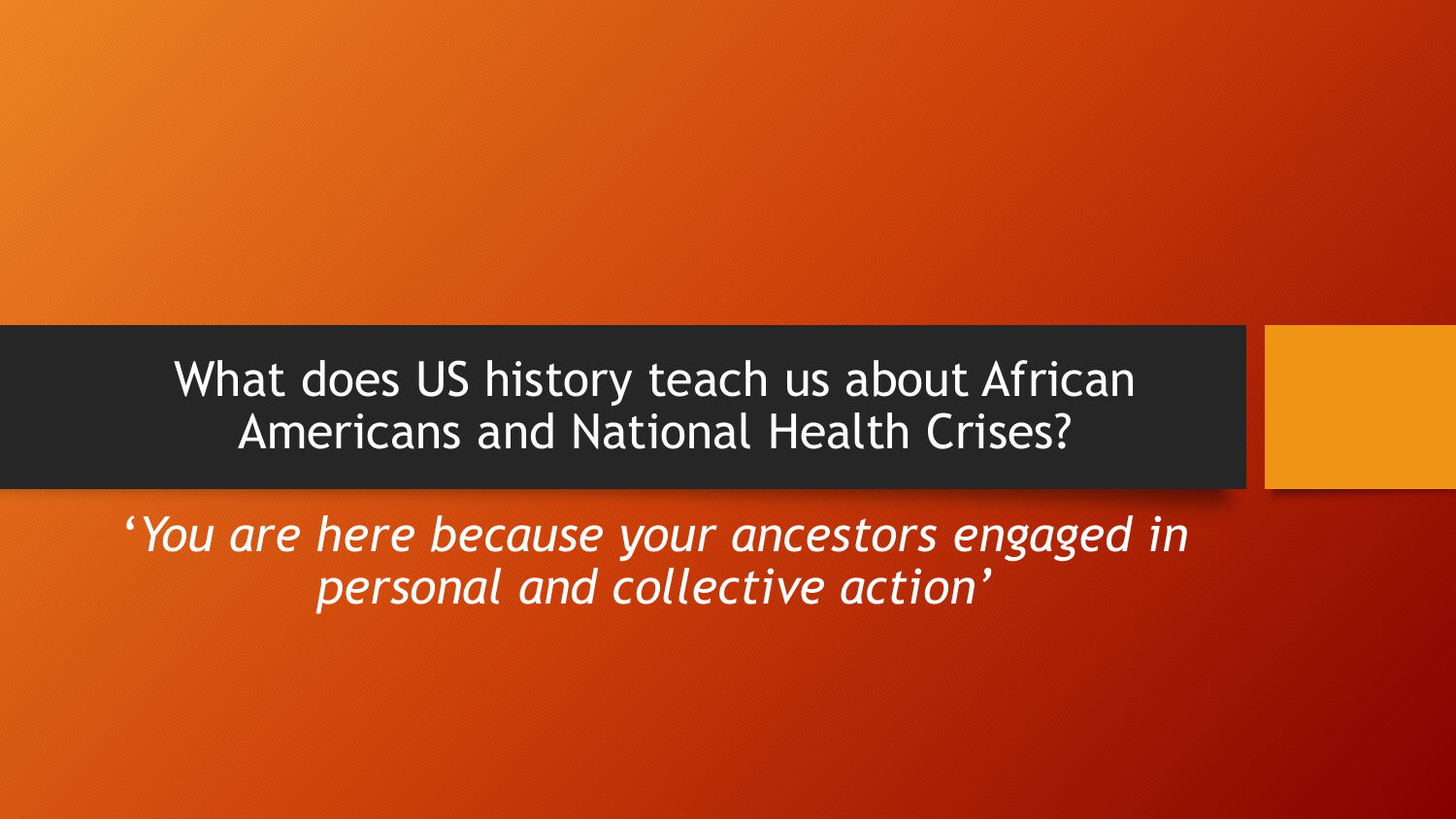#### **Personal Action**: *Be concerned but not afraid. One attitude leads to action. The other to paralysis*

### Great Migration

Fearless individuals leave the only home they know and start walking north. Started 1890's ended 1972.

Further reading: *Warmth of Other Suns,*  Isabel Wilkerson

## Tuskegee Whistle Blower

Peter Buxtun, CDC, US Public Health Service whistleblower ending the Tuskegee syphilis experiment.

Story: In 1966 filed a protest on ethical grounds which was rejected on the grounds *that the Experiment was not complete.* 

In 1972, he leaked the story on the Tuskegee Experiment to Jean Heller of the Washington Star.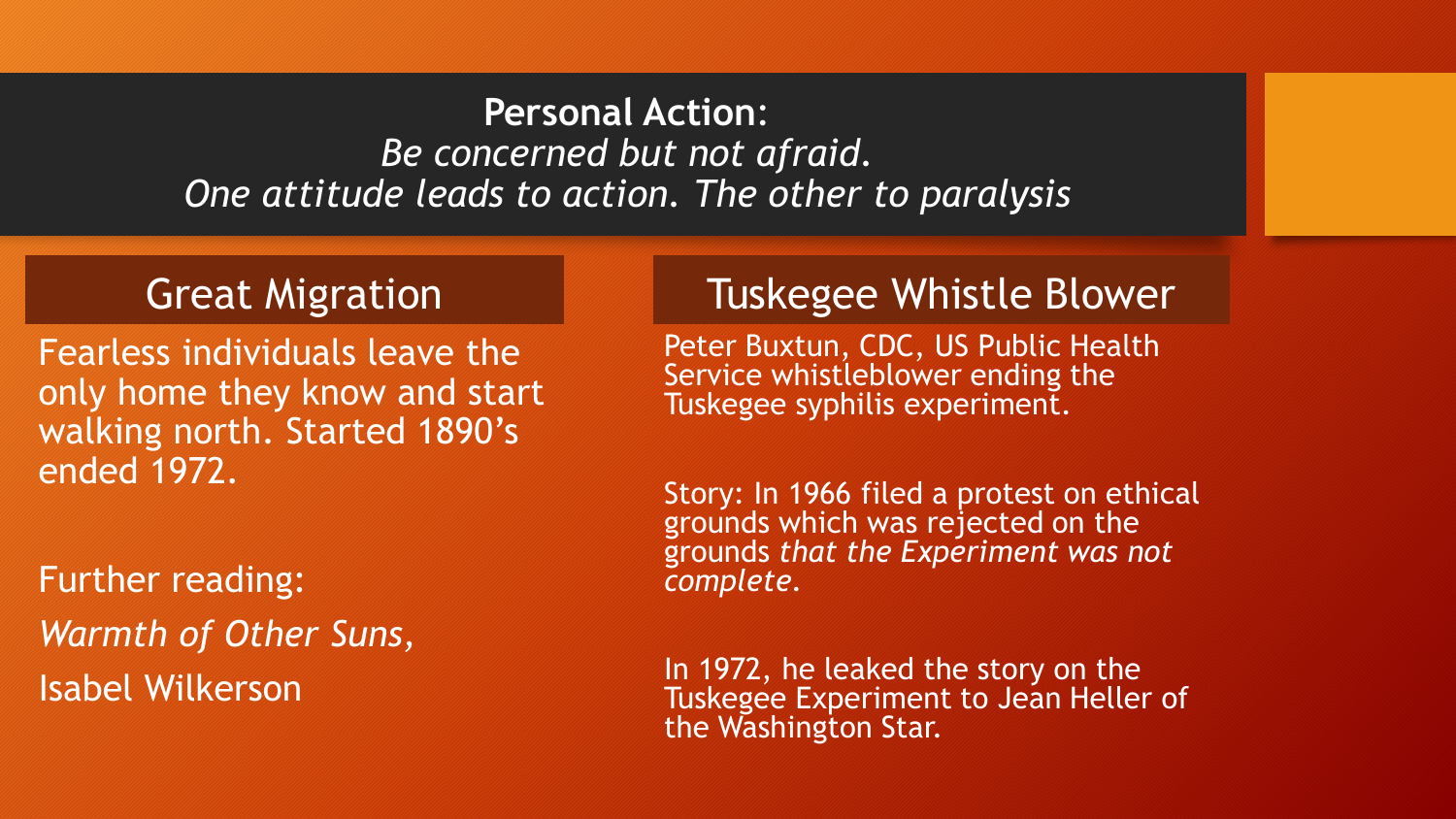#### **Collective Action**: *Be concerned but not afraid. One attitude leads to action. The other to paralysis*

#### Cancer Disparities: Harold Freeman

In 1979, started two free breast- and cervical-cancer-screening centers in Harlem to improve early detection.

In 1989, he authored the landmark report, "Cancer in the Economically Disadvantaged," which established the links between poverty and excess cancer mortality.

Further reading: July 1989,

https://doi.org/10.1002/1097-0142(19890701)64:1+<324::AID- CNCR2820641334>3.0.CO;2-B

The Striking Racial Divide: Covid-19 Has Hit Nursing Homes

A collaboration with reporting by:<br>Robert Gebeloff, Danielle Ivory, Matt<br>R<u>ich</u>tel, Mitch Smith and Karen Yourish of The New York Times;

Scott Dance of The Baltimore Sun;<br>Jackie Fortiér and Elly Yu of KPCC/LAist; and Molly Parker of The Southern<br>Illinoisan.

Further reading:<br>https://www.nytimes.com/article/coronavirus-<br>nursing-homes-racial-disparity.html